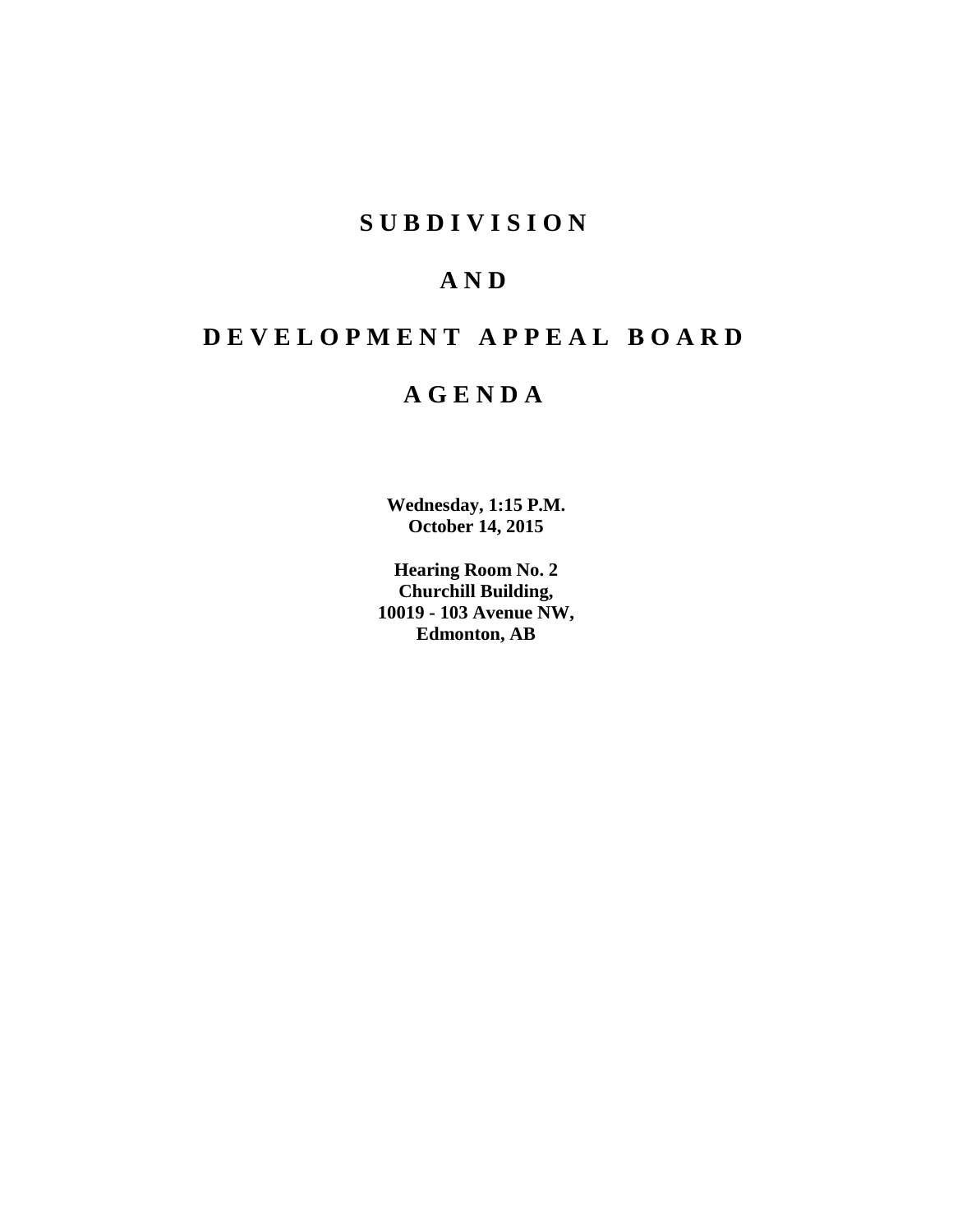## **SUBDIVISION AND DEVELOPMENT APPEAL BOARD HEARING ROOM NO. 2**

| $1:15$ P.M.  | $SDAB-D-15-242$ |                                                                             |
|--------------|-----------------|-----------------------------------------------------------------------------|
|              |                 | Install (1) Freestanding Off-Premises Sign                                  |
|              |                 | 2303 Gateway Boulevard NW<br>Project No.: 174935500-001                     |
|              |                 |                                                                             |
| <i>NOTE:</i> |                 | Unless otherwise stated, all references to "Section numbers" in this Agenda |

*refer to the authority under the Edmonton Zoning Bylaw 12800.*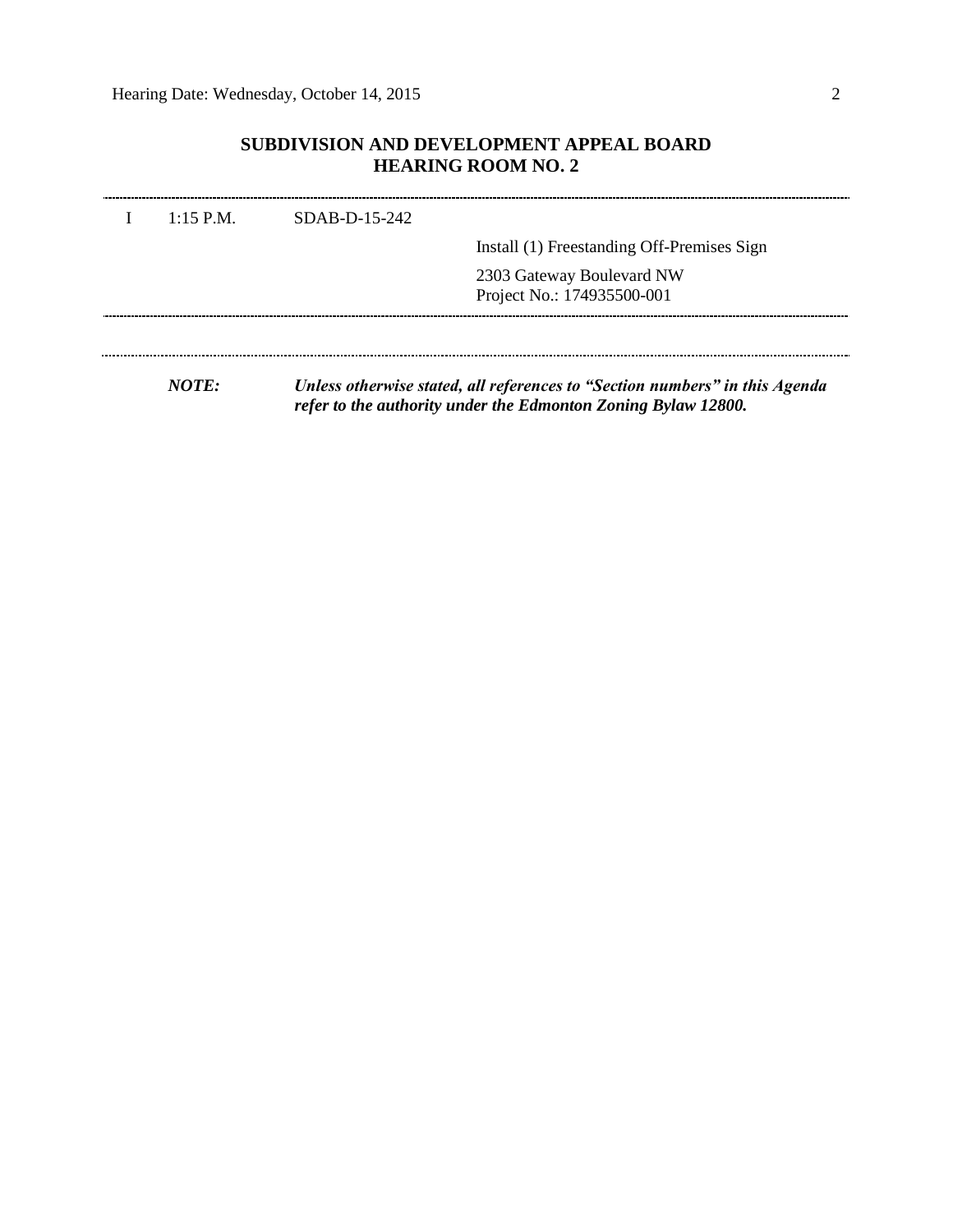#### **ITEM I: 1:15 P.M. FILE: SDAB-D-15-242**

#### AN APPEAL FROM THE DECISION OF THE DEVELOPMENT OFFICER

| <b>APPLICATION NO.:</b>                              | 174935500-001                                                      |
|------------------------------------------------------|--------------------------------------------------------------------|
| <b>APPLICATION TO:</b>                               | Install (1) Freestanding Off-Premises Sign                         |
| <b>DECISION OF THE</b><br>DEVELOPMENT AUTHORITY:     | Refused                                                            |
| <b>DECISION DATE:</b>                                | September 9, 2015                                                  |
| DATE OF APPEAL:                                      | September 21, 2015                                                 |
| <b>MUNICIPAL DESCRIPTION</b><br>OF SUBJECT PROPERTY: | 2303 Gateway Boulevard NW                                          |
| <b>LEGAL DESCRIPTION:</b>                            | Plan CE1 Blk RLY Lot 52                                            |
| ZONE:                                                | <b>IB Industrial Business Zone</b>                                 |
| <b>OVERLAY:</b>                                      | N/A                                                                |
| <b>PLANS IN EFFECT:</b>                              | Calgary Trail Land Use Study<br>South Industrial Area Outline Plan |

### *Grounds for Appeal*

The Appellant provided the following reasons for appealing the decision of the Development Authority:

1. The application meets all of the requirements of the Bylaw.

2. Given the very "commercial" nature of the location, the sign would be appropriate in the location applied for. [unedited]

#### *General Matters*

### **Appeal Information:**

The *Municipal Government Act*, RSA 2000, c M-26 states the following:

#### **Grounds for Appeal**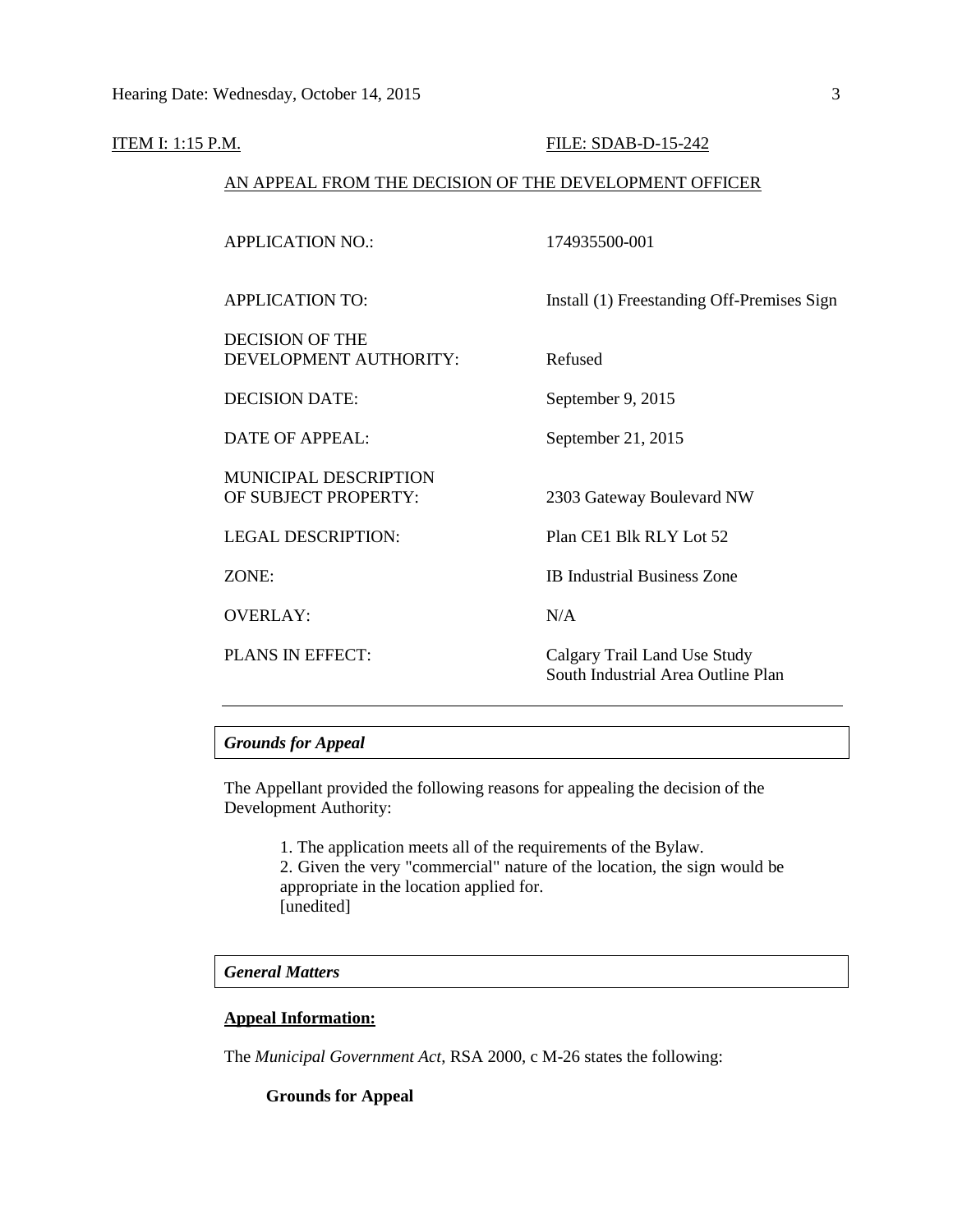**685(1)** If a development authority

- (a) fails or refuses to issue a development permit to a person,
- (b) issues a development permit subject to conditions, or
- (c) issues an order under section 645,

the person applying for the permit or affected by the order under section 645 may appeal to the subdivision and development appeal board.

#### **Appeals**

**686(1)** A development appeal to a subdivision and development appeal board is commenced by filing a notice of the appeal, containing reasons, with the board within 14 days,

- (a) in the case of an appeal made by a person referred to in section 685(1), after
	- (i) the date on which the person is notified of the order or decision or the issuance of the development permit, or…

The decision of the Development Officer is dated September 9, 2015. The Notice of Appeal Period expired on September 23, 2015, and the Notice of Appeal was filed on September 21, 2015.

The subject site is on the east side of 2303 Gateway Boulevard NW, approximately 330 metres south of 34 Avenue. This portion of Gateway Boulevard is zoned IB Industrial Business Zone.

#### **General Provisions from the** *Edmonton Zoning Bylaw:*

Section 400.1 states the following with respect to the **General Purpose** of the **IB Industrial Business Zone:**

The purpose of this Zone is to provide for industrial businesses that carry out their operations such that no nuisance is created or apparent outside an enclosed building and such that the Zone is compatible with any adjacent non-industrial Zone, and to accommodate limited, compatible non-industrial businesses. This Zone should normally be located on the periphery of industrial areas and adjacent to arterial or major collector roadways.

Under Section 400.3(36), **Freestanding Off-premises Signs** are a **Discretionary Use** in the IB Industrial Business Zone.

Section 7.9(3) defines **Freestanding Off-premises Signs** as follows: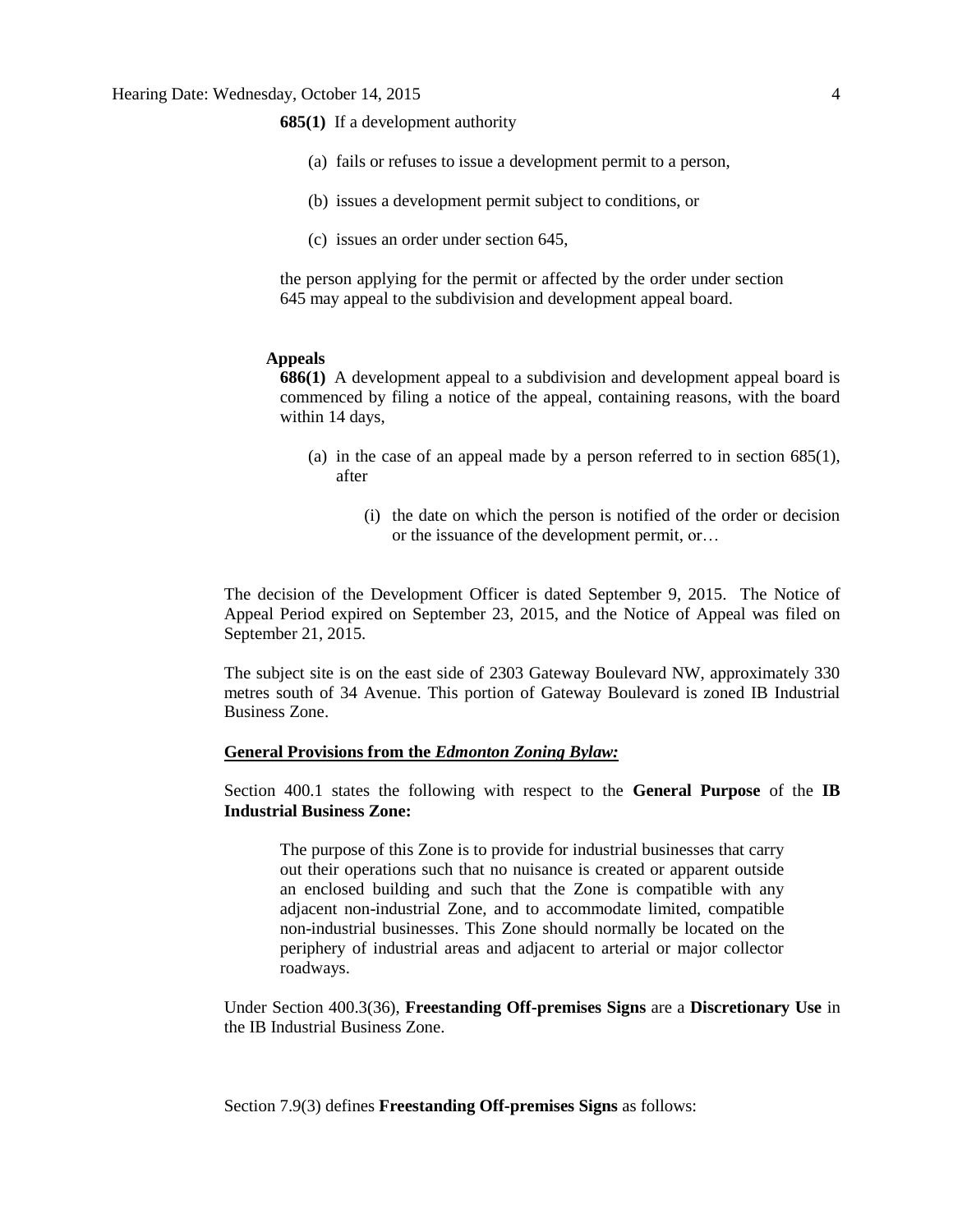Freestanding Off-premises Signs means any Sign supported independent of a building, displaying Copy that directs attention to a business, activity, product, service or entertainment that cannot be considered as the principal products sold nor a principal business, activity, entertainment or service provided on the premises or Site where the Sign is displayed.

*Development Officer's Determination*

#### **Relevant Provisions from the** *Edmonton Zoning Bylaw* **and the** *Municipal Government Act***:**

Section 6.1(96) defines **Statutory Plan** as follows:

Statutory Plan means for the purpose of this Bylaw only, any plan defined as a Statutory Plan by the Municipal Government Act, or any planning policy document approved by City Council by resolution having specific impact on a defined geographic area such as a neighbourhood.

Part 17, Section 616(dd) of the *Municipal Government Act* defines **Statutory Plan** as "an intermunicipal development plan, a municipal development plan, an area structure plan and an area redevelopment plan adopted by a municipality under Division 4".

The Calgary Trail Land Use Study (as amended) was approved by Resolution of Council on September 11, 1984 and consolidated in July 2011.

The South Industrial Area Outline Plan was approved by Resolution of Council on January 15, 1974 and consolidated in December 2012.

Section 687(3) of the *Municipal Government Act* states, in part:

…

- (a.1) In determining an appeal, the subdivision and development appeal board must comply with the land use policies and statutory plans and, subject to clause (d), the land use bylaw in effect;
- (d) may make an order or decision or issue or confirm the issue of a development permit even though the proposed development does not comply with the land use bylaw if, in its opinion,
	- (i) the proposed development would not

(A) unduly interfere with the amenities of the neighbourhood, or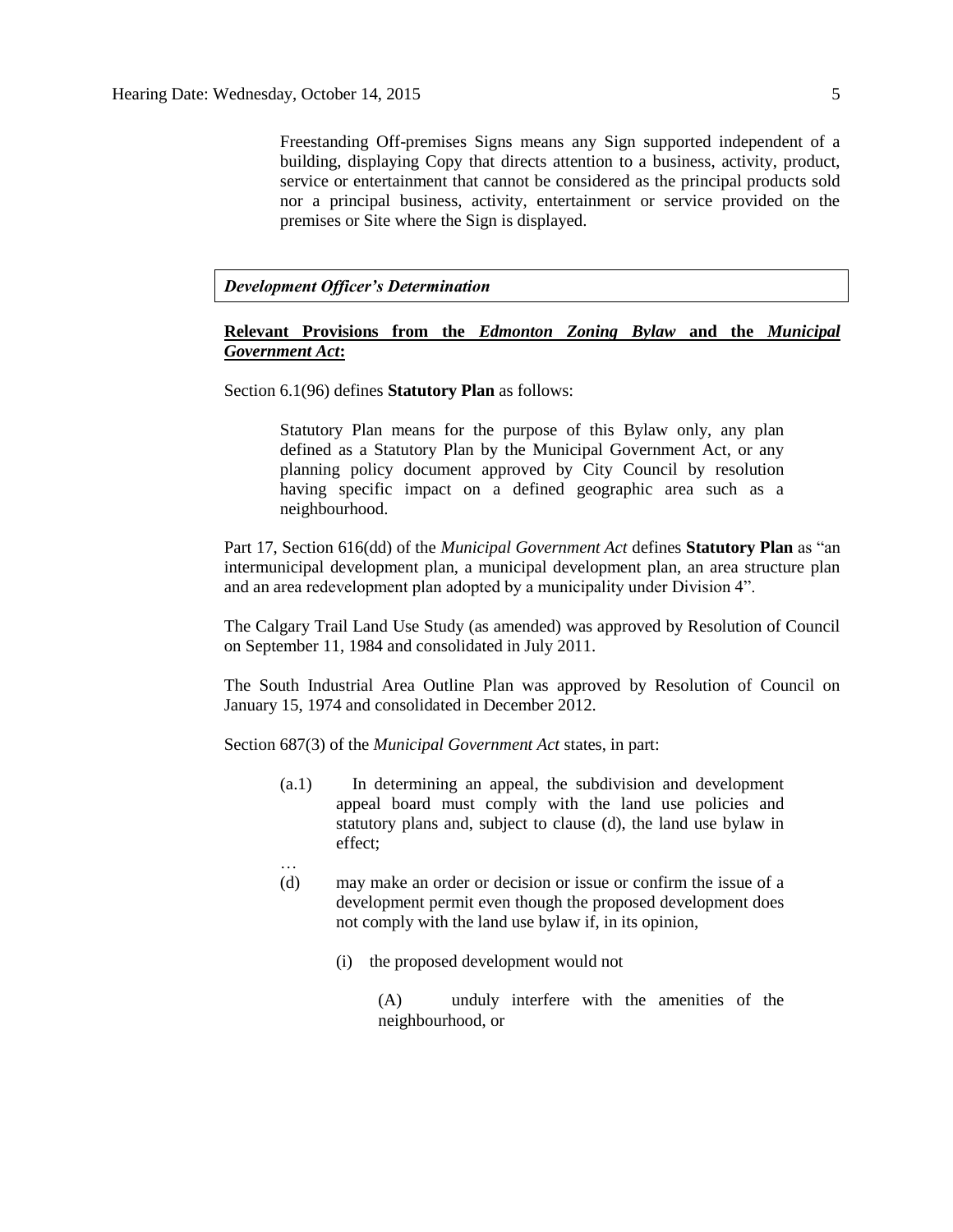and

(ii) the proposed development conforms with the use prescribed for that land or building in the land use bylaw.

#### **Relevant Sections of the Calgary Trail Land Use Study**

Section 3.4(b) states:

### **b) Greater attention shall be given to improving the location, siting, Signage comprehendibility [***sic***] and design of signage in the corridor by:**

- i) promoting within the business community the voluntary replacement of older advertising signage;
- ii) discouraging the use of portable signs and free-standing billboards; and
- iii) improving directional signage to major facilities such as hospitals, University, Downtown, and Government Centre.

#### **Development Officer's Determination**

The Development Officer's reasons for refusal are as follows:

1) A Freestanding Off-premises Sign is a Discretionary Use in the Industrial Business Zone (IB) Zone (Section 400.3(36)).

The Site is located within the Calgary Trail Land Use Study, identified as a Statutory Plan in accordance to Section 6.1(96) of the Edmonton Zoning Bylaw.

In accordance to Section 3.4(b)(ii) of the Calgary Trail Land Use Study, greater attention shall be given to improving the location, siting, signage comprehendibility and design of signage in the corridor by discouraging the use of free-standing billboards.

The intent of Section 3.4(b)(ii), General Urban Design Policies of the Calgary Trail Land Use Study, with respect to billboards, refers to the built form of large freestanding signs located along roadways for the purpose of outdoor advertising.

Notwithstanding Sign Schedule 59F of the Zoning Bylaw, the proposed Major Digital On-premises Off-premises Sign is contrary to the General Urban Design Policies of the Calgary Trail Land Use Study in discouraging free-standing billboards.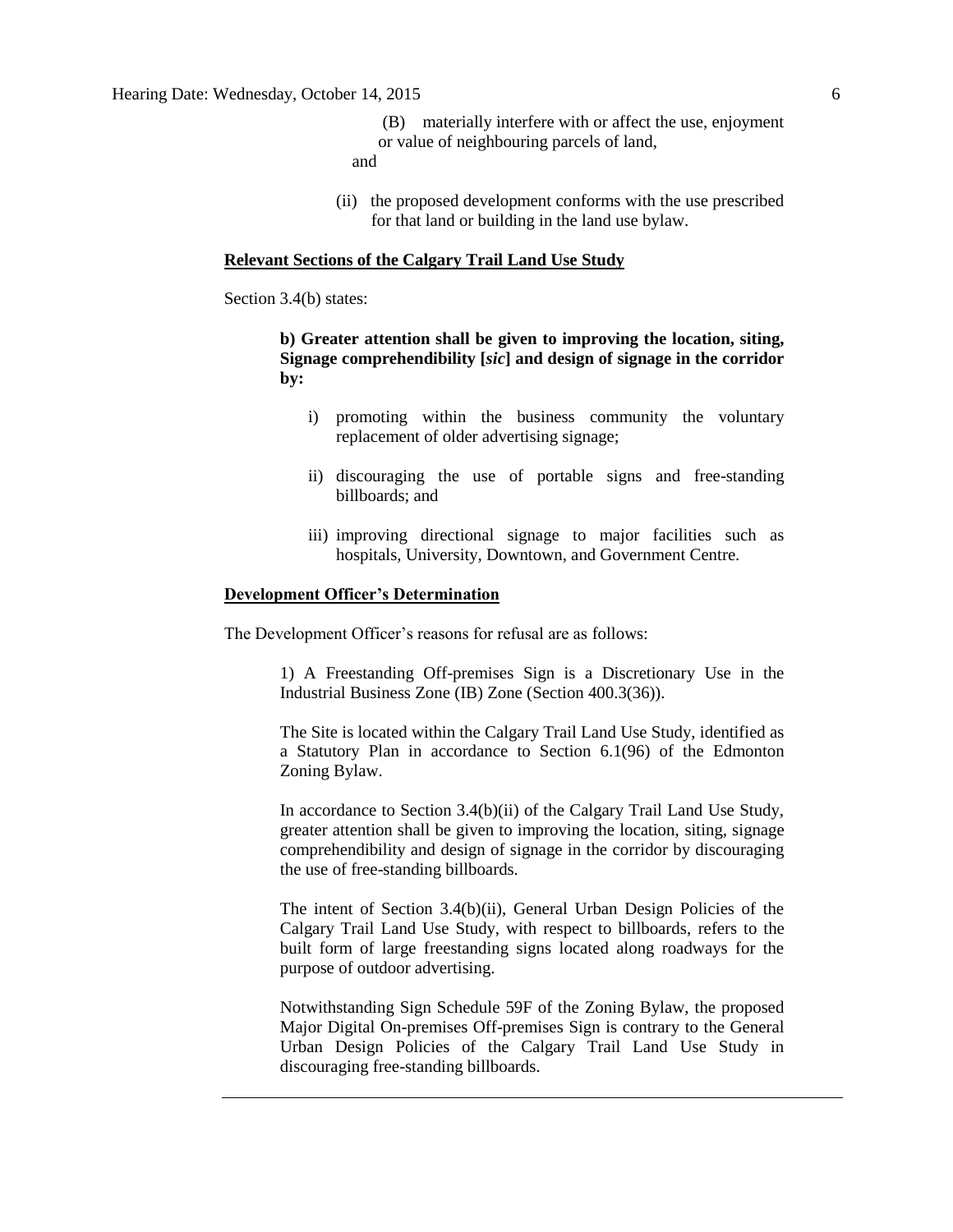#### Notice to Applicant/Appellant

Provincial legislation requires that the Subdivision and Development Appeal Board issue its official decision in writing within fifteen days of the conclusion of the hearing. Bylaw No. 11136 requires that a verbal announcement of the Board's decision shall be made at the conclusion of the hearing of an appeal, but the verbal decision is not final nor binding on the Board until the decision has been given in writing in accordance with the *Municipal Government Act.*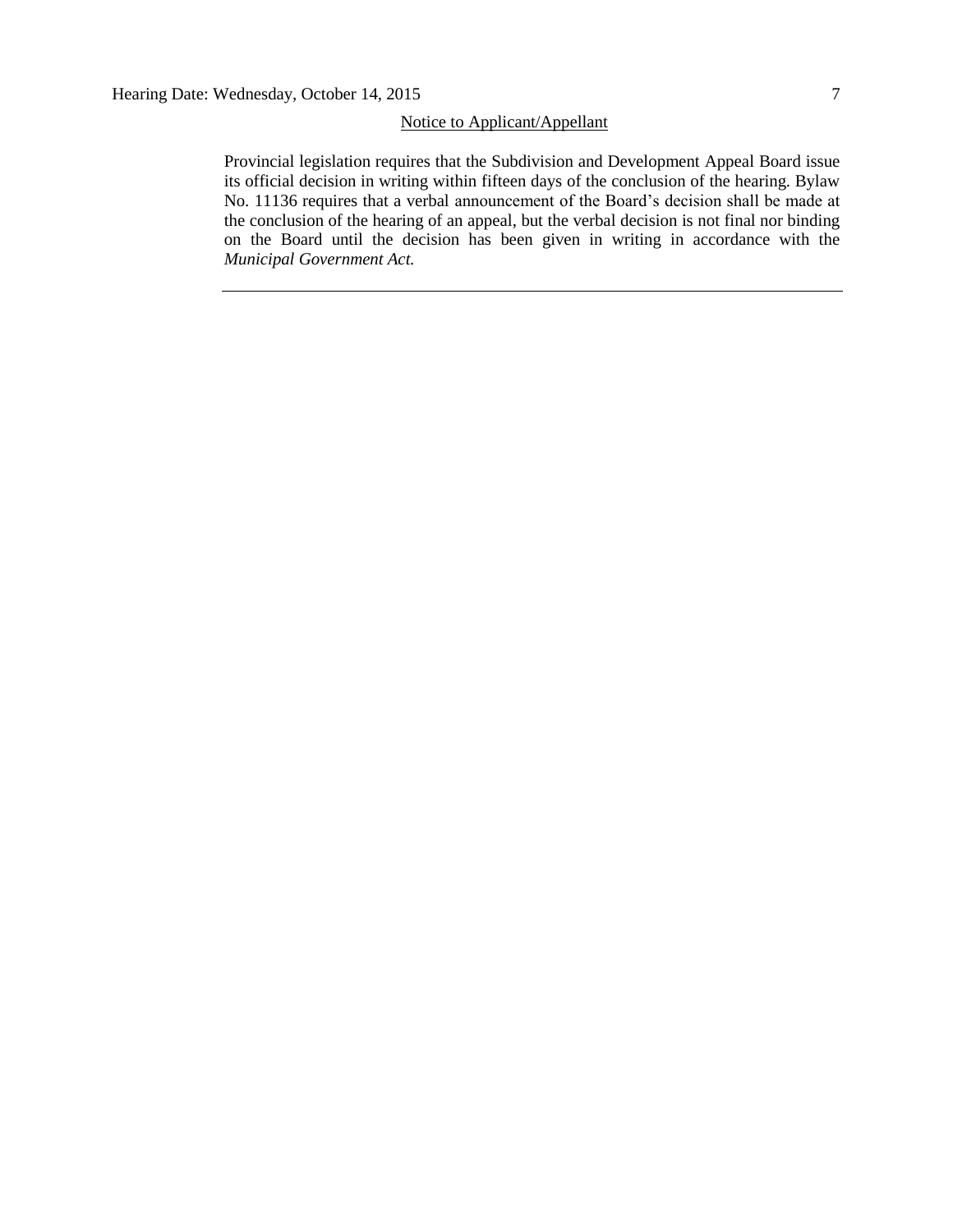| <b>nonton</b>                                                                                                                                                                                                                                                          |                                                      | Project Number: 174935500-001<br><b>Application Date:</b><br><b>JUN 25, 2015</b><br>Printed:<br>October 6, 2015 at 2:06 PM |  |  |  |
|------------------------------------------------------------------------------------------------------------------------------------------------------------------------------------------------------------------------------------------------------------------------|------------------------------------------------------|----------------------------------------------------------------------------------------------------------------------------|--|--|--|
|                                                                                                                                                                                                                                                                        | <b>Application for</b>                               | 1 of 2<br>Page:                                                                                                            |  |  |  |
|                                                                                                                                                                                                                                                                        | <b>Sign Combo Permit</b>                             |                                                                                                                            |  |  |  |
| This document is a Development Permit Decision for the development application described below.                                                                                                                                                                        |                                                      |                                                                                                                            |  |  |  |
| <b>Applicant</b>                                                                                                                                                                                                                                                       |                                                      | Property Address(es) and Legal Description(s)<br>2303 - GATEWAY BOULEVARD NW                                               |  |  |  |
| GO OUTDOOR ADVERTISING LTD                                                                                                                                                                                                                                             |                                                      | Plan CE1 Blk RLY Lot 52                                                                                                    |  |  |  |
|                                                                                                                                                                                                                                                                        |                                                      |                                                                                                                            |  |  |  |
| <b>Scope of Application</b>                                                                                                                                                                                                                                            |                                                      |                                                                                                                            |  |  |  |
| To install (1) Freestanding Off-Premises Sign                                                                                                                                                                                                                          |                                                      |                                                                                                                            |  |  |  |
| <b>Permit Details</b>                                                                                                                                                                                                                                                  |                                                      |                                                                                                                            |  |  |  |
| Class of Permit: Class B                                                                                                                                                                                                                                               | Construction Value: 6000                             |                                                                                                                            |  |  |  |
| <b>Expiry Date:</b>                                                                                                                                                                                                                                                    | Num. of Freestanding, Projecting or Roof 1<br>Signs: |                                                                                                                            |  |  |  |
| Num. Temp., Fasica or Temporary<br>0<br>Signs:                                                                                                                                                                                                                         | Number of Additional Signs:                          |                                                                                                                            |  |  |  |
| Sign Permit Label No.:                                                                                                                                                                                                                                                 | Sign Type: Freestanding Off-Premises Sign            |                                                                                                                            |  |  |  |
| I/We certify that the above noted details are correct.                                                                                                                                                                                                                 |                                                      |                                                                                                                            |  |  |  |
| Applicant signature:                                                                                                                                                                                                                                                   |                                                      |                                                                                                                            |  |  |  |
| <b>Development Application Decision</b><br>Refused                                                                                                                                                                                                                     |                                                      |                                                                                                                            |  |  |  |
| <b>Reason for Refusal</b><br>1) A Freestanding Off-premises Sign is a Discretionary Use in the Industrial Business Zone (IB) Zone (Section 400.3(36)).                                                                                                                 |                                                      |                                                                                                                            |  |  |  |
| The Site is located within the Calgary Trail Land Use Study, identified as a Statutory Plan in accordance to Section 6.1(96) of the<br>Edmonton Zoning Bylaw.                                                                                                          |                                                      |                                                                                                                            |  |  |  |
| In accordance to Section $3.4(b)(ii)$ of the Calgary Trail Land Use Study, greater attention shall be given to improving the location,<br>siting, signage comprehendibility and design of signage in the corridor by discouraging the use of free-standing billboards. |                                                      |                                                                                                                            |  |  |  |
| The intent of Section 3.4(b)(ii), General Urban Design Policies of the Calgary Trail Land Use Study, with respect to billboards,<br>refers to the built form of large freestanding signs located along roadways for the purpose of outdoor advertising.                |                                                      |                                                                                                                            |  |  |  |
| Notwithstanding Sign Schedule 59F of the Zoning Bylaw, the proposed Major Digital On-premises Off-premises Sign is contrary<br>to the General Urban Design Policies of the Calgary Trail Land Use Study in discouraging free-standing billboards.                      |                                                      |                                                                                                                            |  |  |  |
| <b>Rights of Appeal</b><br>The Applicant has the right of appeal within 14 days of receiving notice of the Development Application Decision, as outlined in<br>Chapter 24, Section 683 through 689 of the Municipal Government Amendment Act.                          |                                                      |                                                                                                                            |  |  |  |
| Issue Date: Sep 09, 2015<br>Development Authority: AHUJA, SACHIN                                                                                                                                                                                                       |                                                      |                                                                                                                            |  |  |  |
|                                                                                                                                                                                                                                                                        | THIS IS NOT A PERMIT                                 |                                                                                                                            |  |  |  |
|                                                                                                                                                                                                                                                                        |                                                      |                                                                                                                            |  |  |  |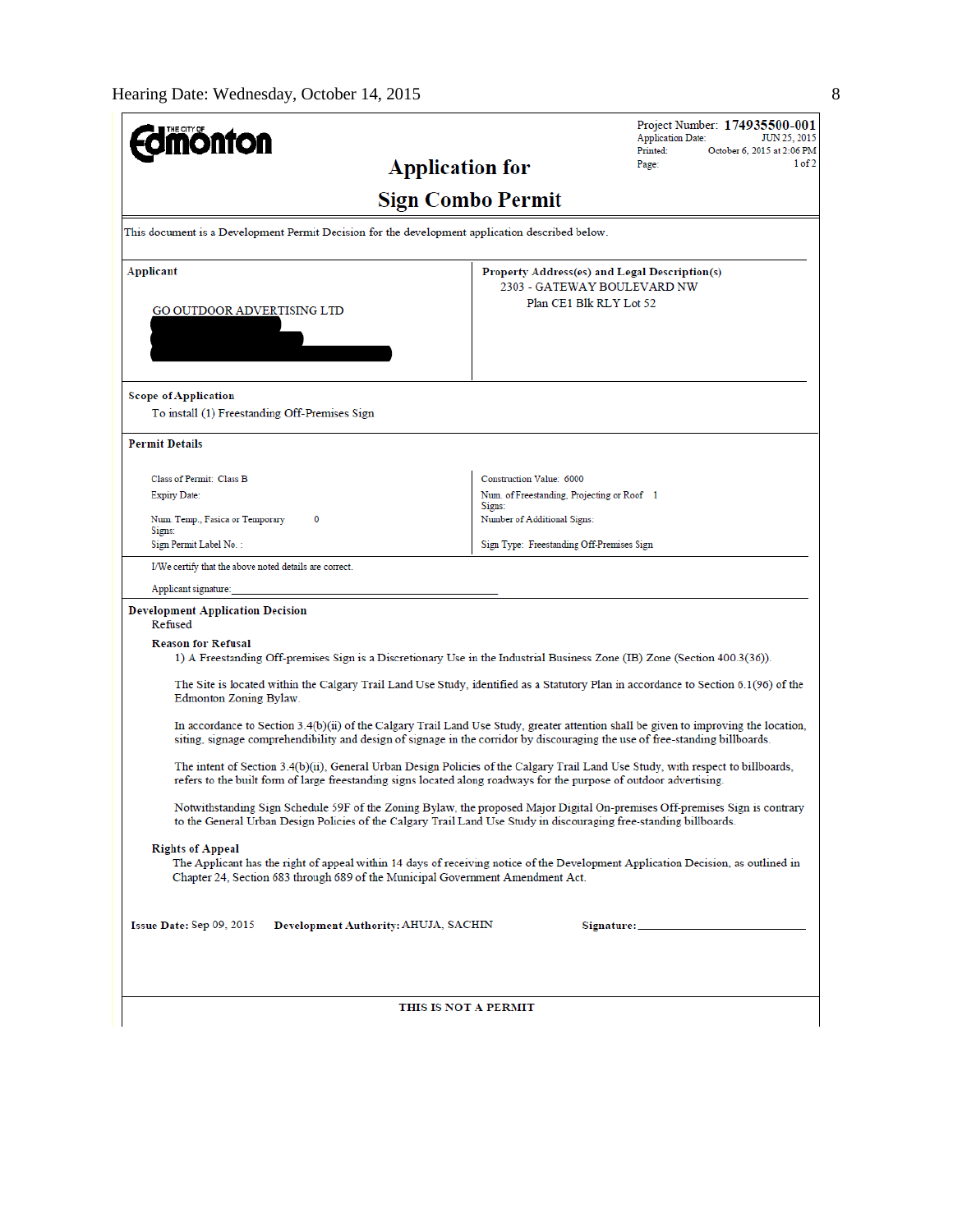| <b>dmönton</b>                                                                                                                                                                             |                                                                                       |                                                                  |                                              | <b>Application Date:</b><br>Printed:<br>Page:                    | Project Number: 174935500-001<br>JUN 25, 2015<br>October 6, 2015 at 2:06 PM<br>$2$ of $2$ |
|--------------------------------------------------------------------------------------------------------------------------------------------------------------------------------------------|---------------------------------------------------------------------------------------|------------------------------------------------------------------|----------------------------------------------|------------------------------------------------------------------|-------------------------------------------------------------------------------------------|
|                                                                                                                                                                                            |                                                                                       | <b>Application for</b><br><b>Sign Combo Permit</b>               |                                              |                                                                  |                                                                                           |
| Fees                                                                                                                                                                                       |                                                                                       |                                                                  |                                              |                                                                  |                                                                                           |
| Safety Codes Fee<br>Sign Building Permit Fee<br>Sign Development Application Fee<br>DP Notification Fee<br><b>Total GST Amount:</b><br><b>Totals for Permit:</b><br>(\$100.00 outstanding) | <b>Fee Amount</b><br>\$5.84<br>\$146.00<br>\$255.00<br>\$100.00<br>\$0.00<br>\$506.84 | <b>Amount Paid</b><br>\$5.84<br>\$146.00<br>\$255.00<br>\$406.84 | Receipt#<br>02535535<br>02535535<br>02535535 | <b>Date Paid</b><br>Jun 25, 2015<br>Jun 25, 2015<br>Jun 25, 2015 |                                                                                           |
|                                                                                                                                                                                            |                                                                                       |                                                                  |                                              |                                                                  |                                                                                           |
|                                                                                                                                                                                            |                                                                                       |                                                                  |                                              |                                                                  |                                                                                           |
|                                                                                                                                                                                            |                                                                                       |                                                                  |                                              |                                                                  |                                                                                           |
|                                                                                                                                                                                            |                                                                                       |                                                                  |                                              |                                                                  |                                                                                           |
|                                                                                                                                                                                            |                                                                                       |                                                                  |                                              |                                                                  |                                                                                           |
|                                                                                                                                                                                            |                                                                                       |                                                                  |                                              |                                                                  |                                                                                           |
|                                                                                                                                                                                            |                                                                                       |                                                                  |                                              |                                                                  |                                                                                           |
|                                                                                                                                                                                            |                                                                                       |                                                                  |                                              |                                                                  |                                                                                           |
|                                                                                                                                                                                            |                                                                                       |                                                                  |                                              |                                                                  |                                                                                           |
|                                                                                                                                                                                            |                                                                                       |                                                                  |                                              |                                                                  |                                                                                           |
|                                                                                                                                                                                            |                                                                                       |                                                                  |                                              |                                                                  |                                                                                           |
|                                                                                                                                                                                            |                                                                                       |                                                                  |                                              |                                                                  |                                                                                           |
|                                                                                                                                                                                            |                                                                                       | THIS IS NOT A PERMIT                                             |                                              |                                                                  |                                                                                           |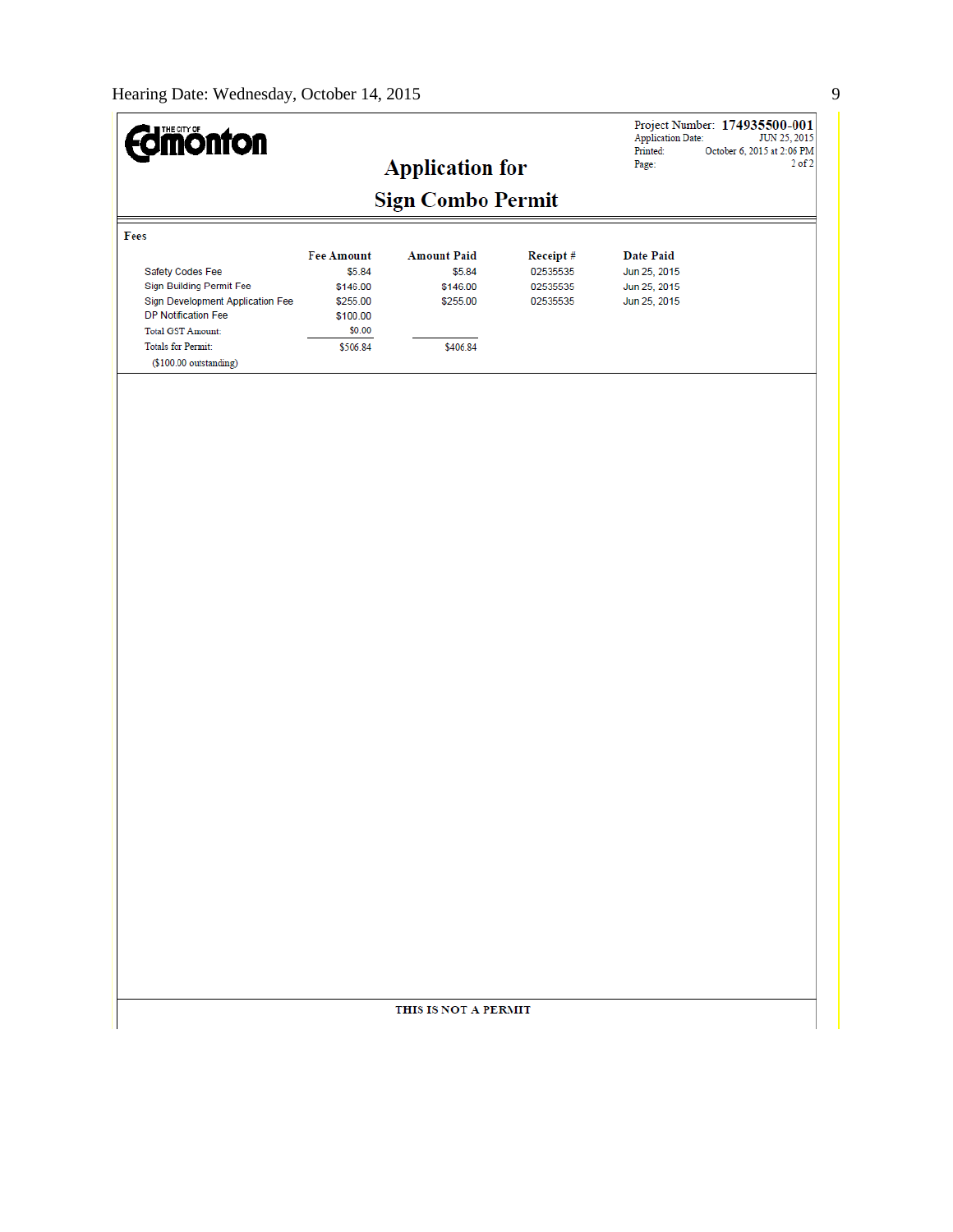